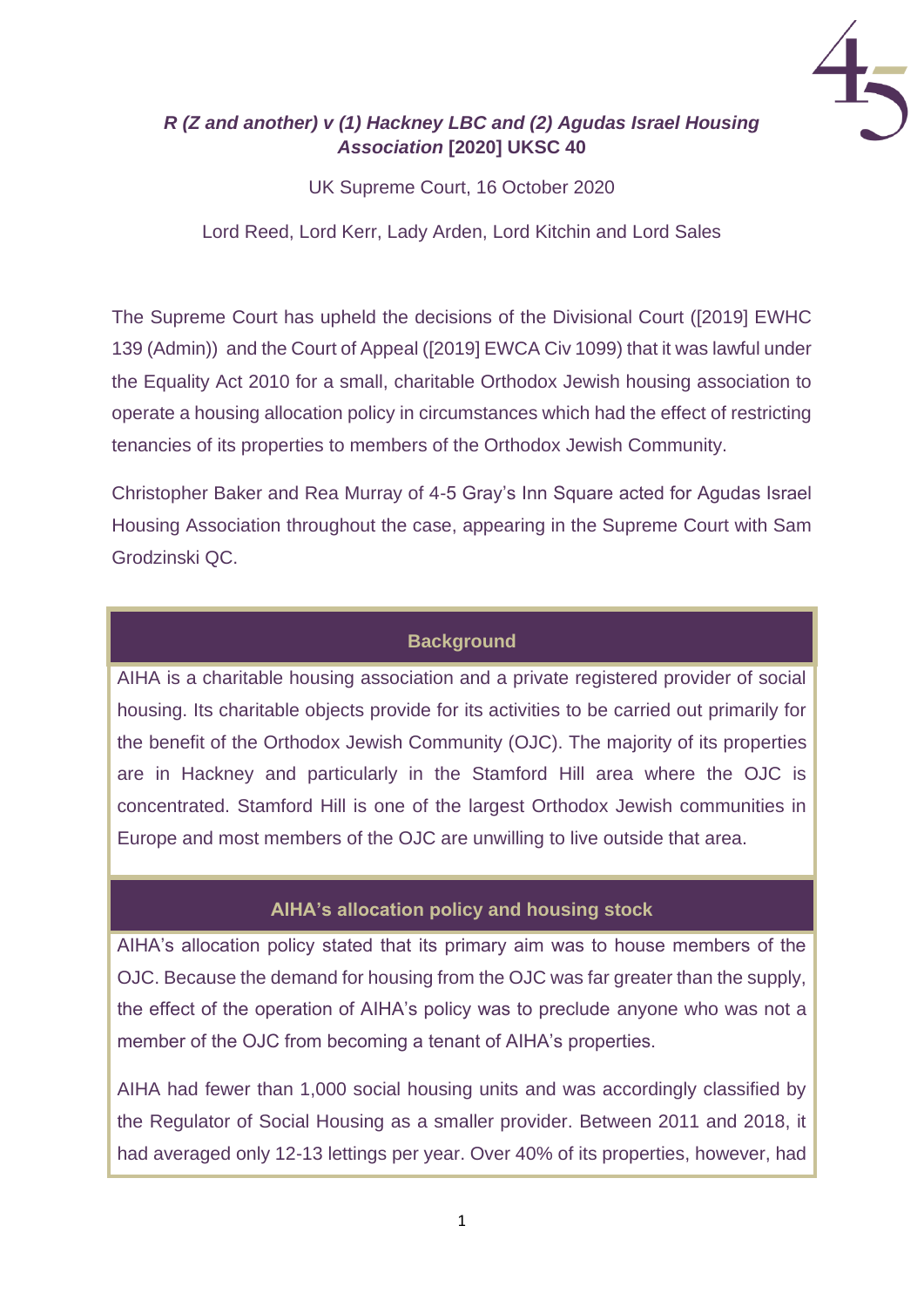

4 or more bedrooms, reflecting the overcrowding and large family size common throughout the OJC. In 2017-2018, 50% of all 4-bedroom properties let in Hackney had been let by AIHA; and the figure rose to 100% for all such properties in Stamford Hill.

The accommodation developed by AIHA also had special features to facilitate following the tenets of the Orthodox Jewish faith, such kosher kitchens, and the rules relating to observance of the Sabbath, such as automated household equipment.

### **Hackney's position**

Under a nominations agreement, Hackney were generally entitled to nominate applicants on their housing register for many of AIHA's properties. Applicants nominated by Hackney, however, had to satisfy AIHA's own selection criteria; and advertisements for available properties on a portal on the Council's website accordingly stated: "Consideration only to the Orthodox Jewish community". In the Supreme Court, the appeal proceeded on the basis that the lawfulness of Hackney's approach was entirely dependent on AIHA having established a defence under the Equality Act 2010.

# **The appellants**

The appellants were a family consisting of a mother with 4 young children, one of whom was diagnosed with autism spectrum disorder. She had lived in Stamford Hill her whole life but was not a member of the OJC. The High Court had previously ordered Hackney to rehouse the family and in 2017 Hackney had agreed in a consent order to offer the next suitable accommodation which became available. Hackney also agreed the family required a 4-bedroom property, among various other features resulting from their needs. No suitable offer had been made by the time of the hearing before the Divisional Court, but in the intervening period a number of 4-bedroom properties owned by AIHA, which fitted the family's criteria, had become available for letting and had been let to other applicants. By the time of the hearing in the Court of Appeal, however, the family had been allocated suitable accommodation by Hackney.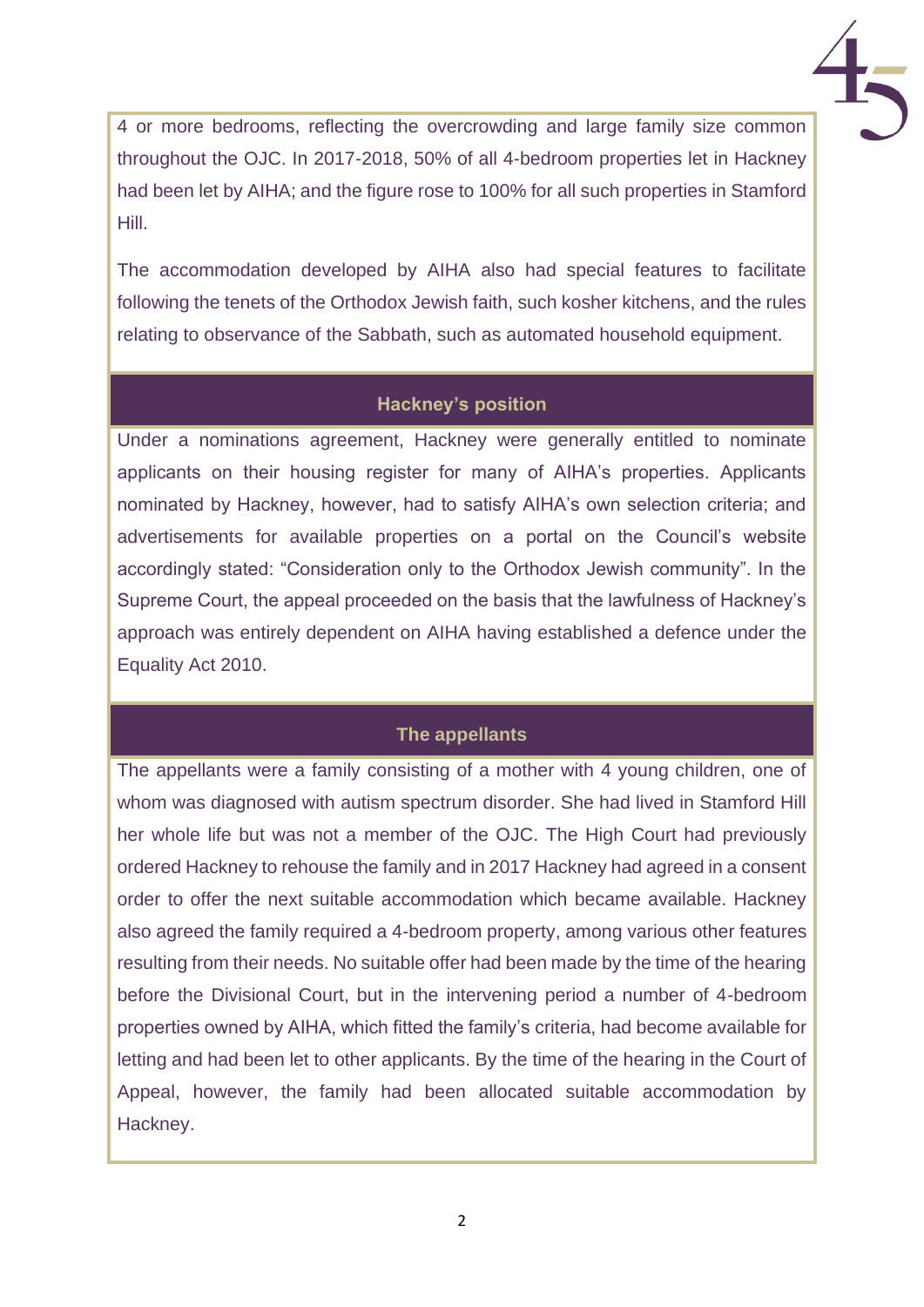

### **The allegations, issues and procedural history**

The appellants alleged that AIHA's policy involved unlawful religious, racial and other discrimination contrary to s29 Equality Act 2010, *ie* in respect of the provision of services. AIHA accepted that its arrangements constituted direct discrimination on the grounds of religion, but not race. The Divisional Court dismissed all the claims against AIHA and Hackney, holding principally that AIHA's action fell within the exclusions from unlawfulness in ss158 (positive action) and 193 (the charities exception) and that AIHA's policy was proportionate. The Court of Appeal dismissed the appellants' appeal on all grounds.

In the Supreme Court, in relation to the interpretation of s193, the appellants sought to rely additionally on Council Directive 2000/43/EC of 29 June 2000 implementing the principle of equal treatment between persons irrespective of racial or ethnic origin ("the Race Directive"). They argued that the Race Directive should be applied in accordance with European case law relating to Council Directive 76/207/EEC of 9 February 1976 on the implementation of the principle of equal treatment for men and women as regards access to employment, vocational training and promotion, and working conditions ("the Equal Treatment Directive").

#### **AIHA's defences: positive action and the charities exception**

Section 158 provides:

"(1) This section applies if a person (P) reasonably thinks that—

(a) persons who share a protected characteristic suffer a disadvantage connected to the characteristic,

(b) persons who share a protected characteristic have needs that are different from the needs of persons who do not share it, or

(c) participation in an activity by persons who share a protected characteristic is disproportionately low.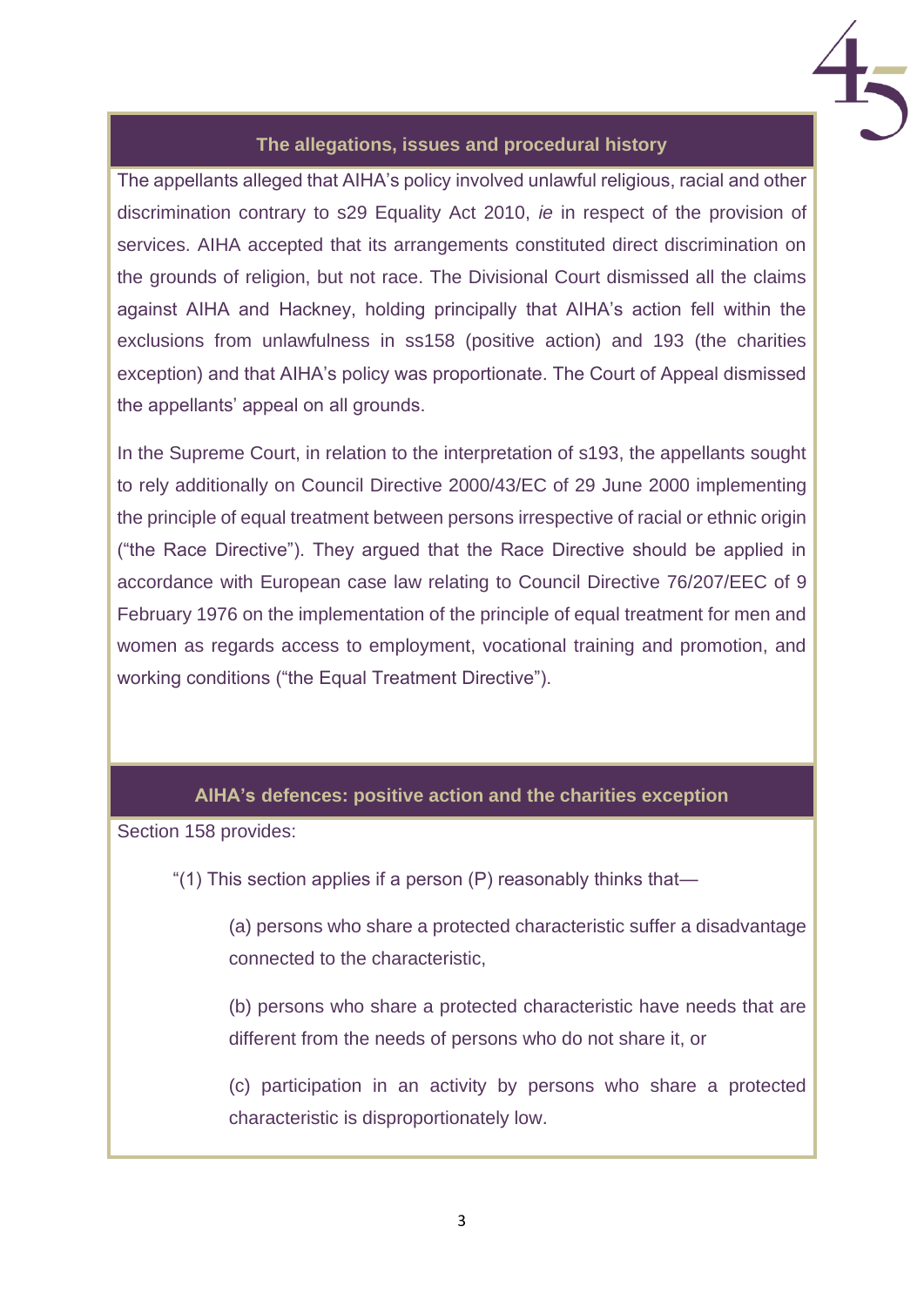(2) This Act does not prohibit P from taking any action which is a proportionate means of achieving the aim of—

(a) enabling or encouraging persons who share the protected characteristic to overcome or minimise that disadvantage,

(b) meeting those needs, or

(c) enabling or encouraging persons who share the protected characteristic to participate in that activity."

Section 193 provides:

"(1) A person does not contravene this Act only by restricting the provision of benefits to persons who share a protected characteristic if—

(a) the person acts in pursuance of a charitable instrument, and

(b) the provision of the benefits is within subsection (2).

(2) The provision of benefits is within this subsection if it is—

(a) a proportionate means of achieving a legitimate aim, or

(b) for the purpose of preventing or compensating for a disadvantage linked to the protected characteristic."

### **Supreme Court decision**

The appeal was unanimously dismissed on all grounds.

*The proper approach to proportionality on appeal*

(1) The proper approach for an appellate court when reviewing a finding of proportionality or disproportionality of a measure such as AIHA's allocation policy was that it was not enough simply to demonstrate an error or flaw in reasoning. It had to be such as to undermine the cogency of the conclusion. Accordingly, if there was no such error or flaw, the appeal court should not make its own assessment of proportionality. It would be a recipe for confusion if the Supreme Court applied a different standard of review on appeal than that applied by the Court of Appeal.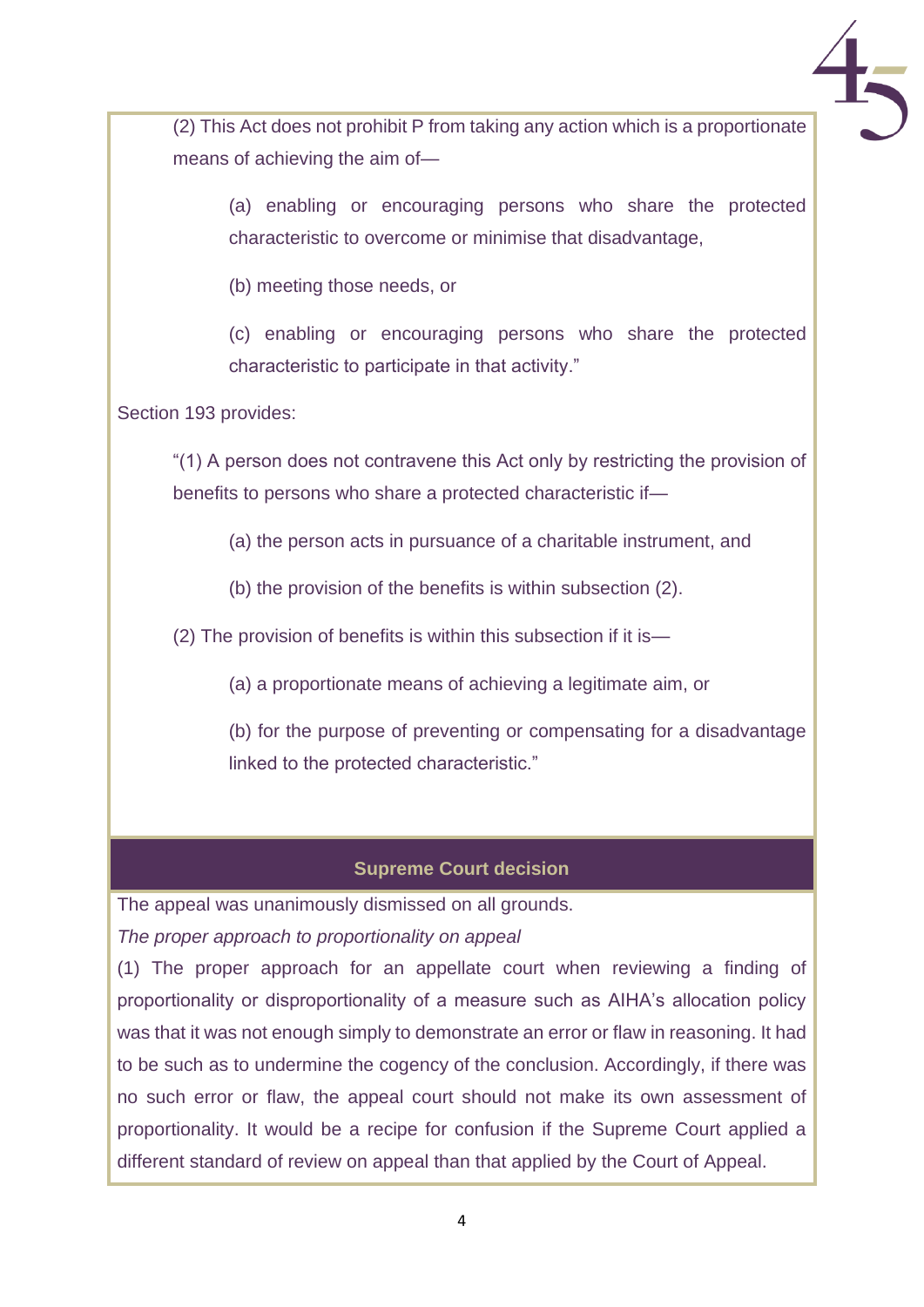### *The proportionality test to be applied under ss158 and 193*

(2) Parliament contemplated that the proportionality of measures falling within ss158 and 193 should be assessed on a group basis, by comparing the advantages for groups covered by the measure in question with the disadvantages for groups falling outside it. It was for the public benefit that private benevolence should be encouraged for projects which supplemented welfare and other benefits provided by the state, even though those projects did not confer benefits across the board.

(3) In this context, the proportionality assessment would be distorted by simply taking the worst affected individual who was not covered by the measure and comparing her with the most favourably affected individual who was covered by it. That was in effect what the appellants sought to do by comparing themselves with a member of the OJC, out of the many in need, who happened to be fortunate in having one of AIHA's properties assigned to them in the relevant period.

(4) It was generally a legitimate approach and in accordance with the principle of proportionality for the state to use bright line criteria to govern the availability of welfare benefits. This applied *a fortiori* in relation to a proportionality assessment in respect of a measure taken by a charity, such as AIHA's allocation policy: a charity was a private body which did not have the same responsibility as the state for ensuring equal treatment of citizens; and charities did not have the same resources as the state; so if the state was entitled to use bright line criteria for distribution of benefits, still more would that be true for a charity.

(5) It was in the public interest that charities should be able to minimise their costs of administration. That was in order to ensure that maximum resources were made available to address the problems which charities sought to alleviate and since otherwise charitable giving might be deterred, if donors felt excessive amounts of what they gave would be spent on administration rather than actually helping people in need. The aims of minimising wastage of resources on administration and encouraging charitable giving were themselves legitimate objectives to be brought into account in the assessment of proportionality.

*The assessment of proportionality by the Divisional Court*

(6) The Divisional Court directed itself correctly as to the proportionality test to be applied. It made appropriate findings on the evidence before it regarding the needs of the OJC connected to their religion and the disadvantages to which they were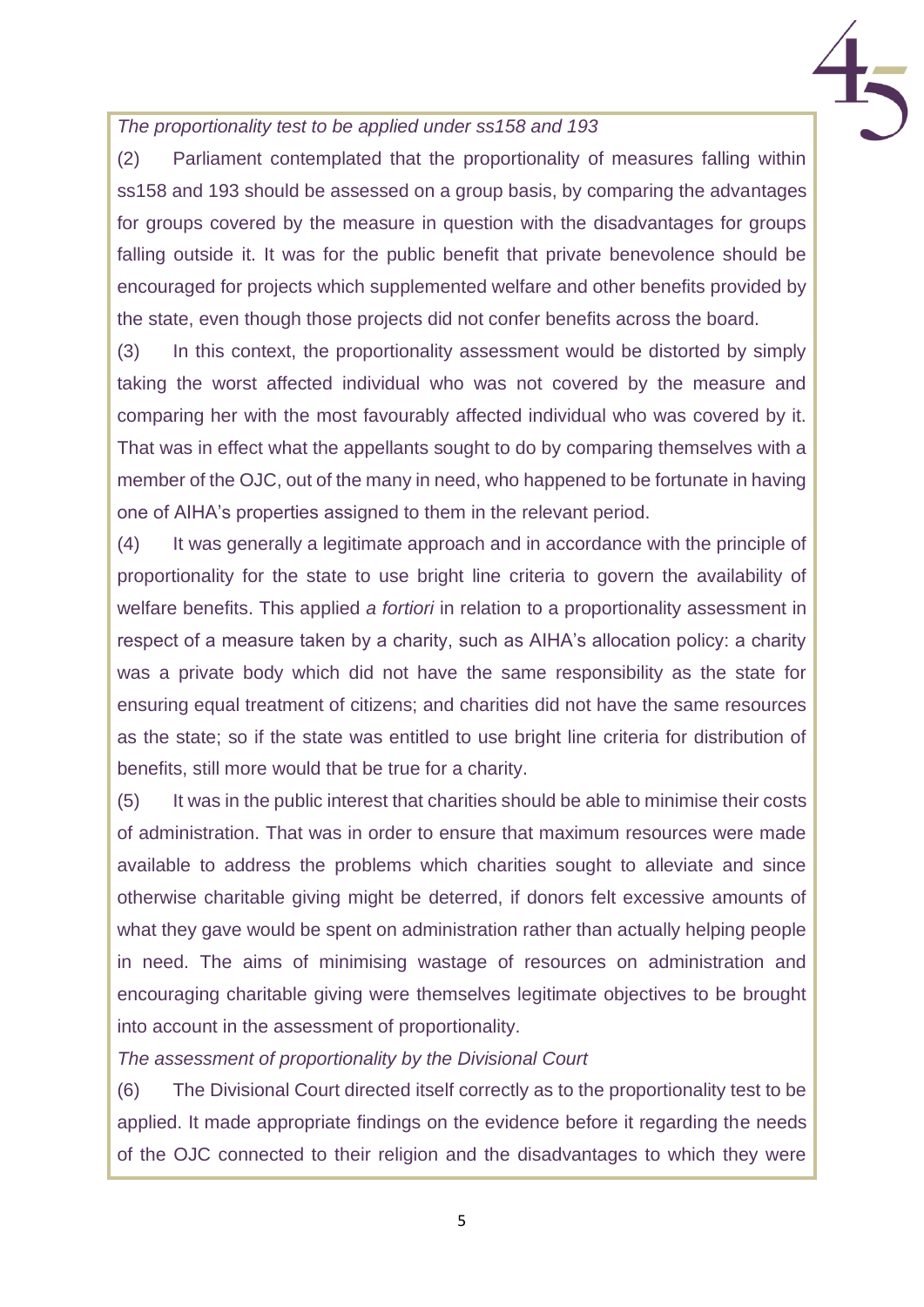subject on grounds of their religion. It found that AIHA's allocation policy was a legitimate and proportionate means of meeting those needs and of seeking to correct for those disadvantages and operated as a direct counter to discrimination suffered by the OJC in seeking to obtain housing in the private sector. The Divisional Court properly weighed up the effect of the policy in addressing needs of the Orthodox Jewish community connected with their religion and in correcting for disadvantages suffered by that community.

(7) The Divisional Court and Court of Appeal rightly rejected the argument that AIHA's allocation policy was an illegitimate "blanket policy". There was some flexibility in the policy as formulated, in that it allowed for AIHA to allocate properties to non-members of the OJC if AIHA had properties surplus to the demand from that community. However, in circumstances in which demand from that community far exceeded supply, allocation to non-members was not a realistic prospect in the foreseeable future. The market circumstances were such that AIHA's allocation policy, in combination with the limited number of properties AIHA owned, did not achieve the aim of meeting the needs of the OJC in Hackney, but only went some way towards achieving that aim. There were still many Orthodox Jews in Hackney whom AIHA could not accommodate and who still suffered the disadvantages associated with the relevant protected characteristic. Unless and until the aim of elimination of such disadvantages was achieved, it would be proportionate for AIHA to operate a simple "blanket policy" to allocate its properties to members of the OJC as a means of promoting that legitimate aim. So, even though market circumstances gave AIHA's policy, in practice, a "blanket" effect, that did not show that it was a measure which was disproportionate to that aim.

(8) The Divisional Court and the Court of Appeal rightly took account of the small impact of AIHA's allocation policy on the group of persons outside the OJC when assessing its proportionality with reference to its aim. It was proportionate for AIHA to adopt an allocation policy which aimed to meet the particular needs and alleviate the particular disadvantages experienced by members of the OJC, as a group, in connection with their religion. In assessing the proportionality of the policy in the light of that aim, the courts below were entitled to weigh the benefits for that community as a group as compared with the disadvantages experienced by other groups as a result, rather than by comparing the benefits for that community with the

6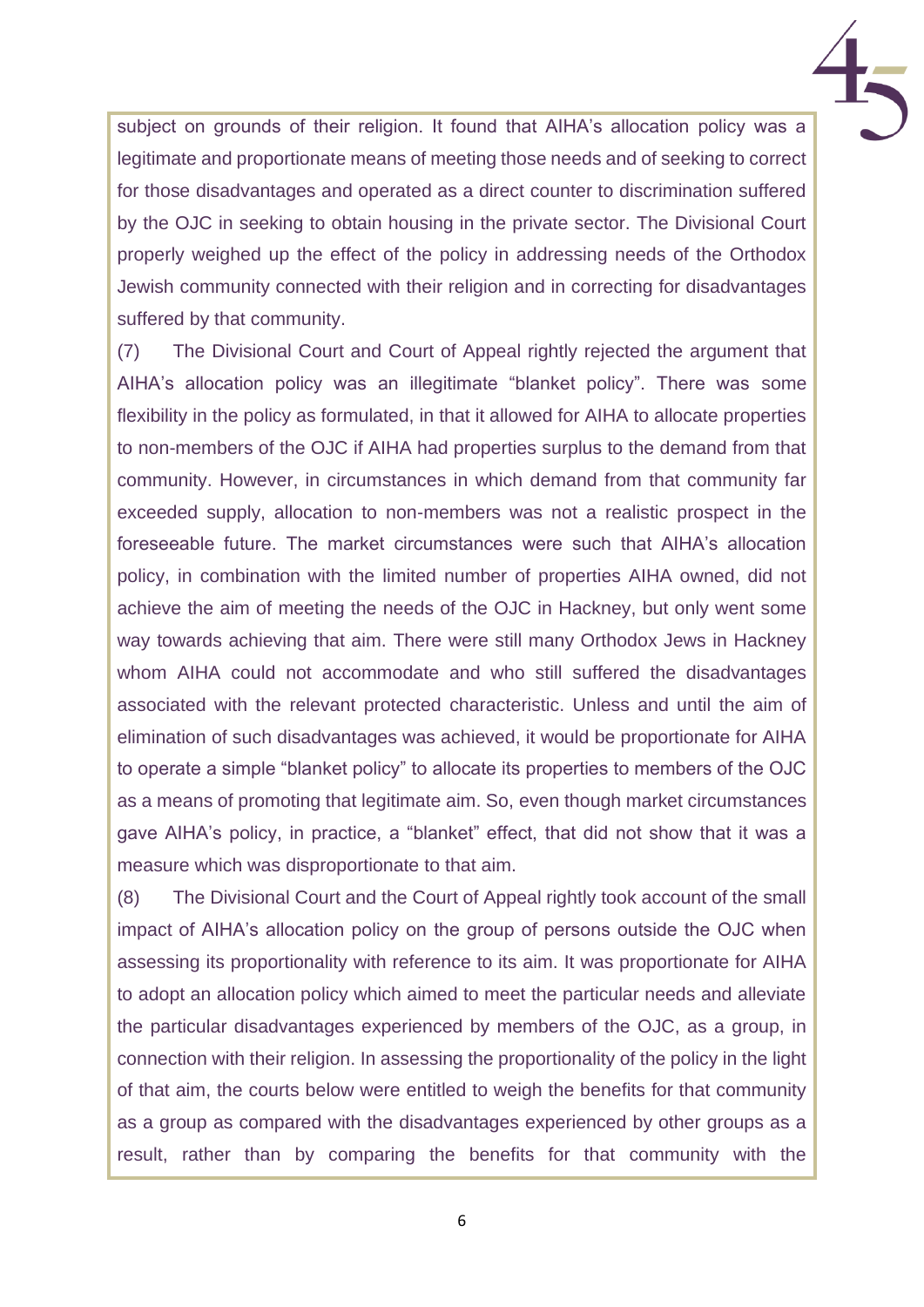disadvantage suffered by one person drawn from those other groups falling outside the policy.

(9) In light of the unmet need for social housing for the OJC and the small impact on other groups, the Divisional Court was entitled to conclude that it was proportionate for AIHA to focus its efforts on that community without diluting its beneficial impact for that community in the way for which the appellants contended. *Proportionality under ss158 and 193(2)(a) and EU law*

(10) The EU case law relied on by the appellants addressed the specific requirements arising under legislative instruments which were not applicable in the present case, in particular the Equal Treatment Directive. There was no general doctrine of positive discrimination in EU law which was subject to the limitations for which the appellants contended, *ie* that

- positive discrimination was only permissible under EU law if its object was equality of opportunity for a disadvantaged group rather than equality of outcome;
- the relevant characteristic of a disadvantaged person could be taken into account only as a tie-break at the end of the process, where an objective assessment had been carried out to compare their position with that of a person who did not share the relevant characteristic and the positions were found to be equivalent; and
- there had to be a safety valve to allow priority in exceptional cases for a person who did not share the relevant characteristic.

(11) What was significant about the Equal Treatment Directive was that art 2(4) identified the aim which was to be regarded as a legitimate basis for departing from the general obligation of equal treatment imposed by art 2(1), namely promotion of equality of opportunity in employment rather than equality of outcome. In the judgments referred to, rules of national law were held to be compatible with the Directive if limited to securing equality of opportunity but were held to be incompatible if they went beyond promotion of equality of opportunity and sought to achieve equality of outcome in terms of equal representation of men and women in the workforce. This told one nothing of any significance about the proper approach to proportionality in the context of s158 and s193(2)(a) of the 2010 Act. In fact, separate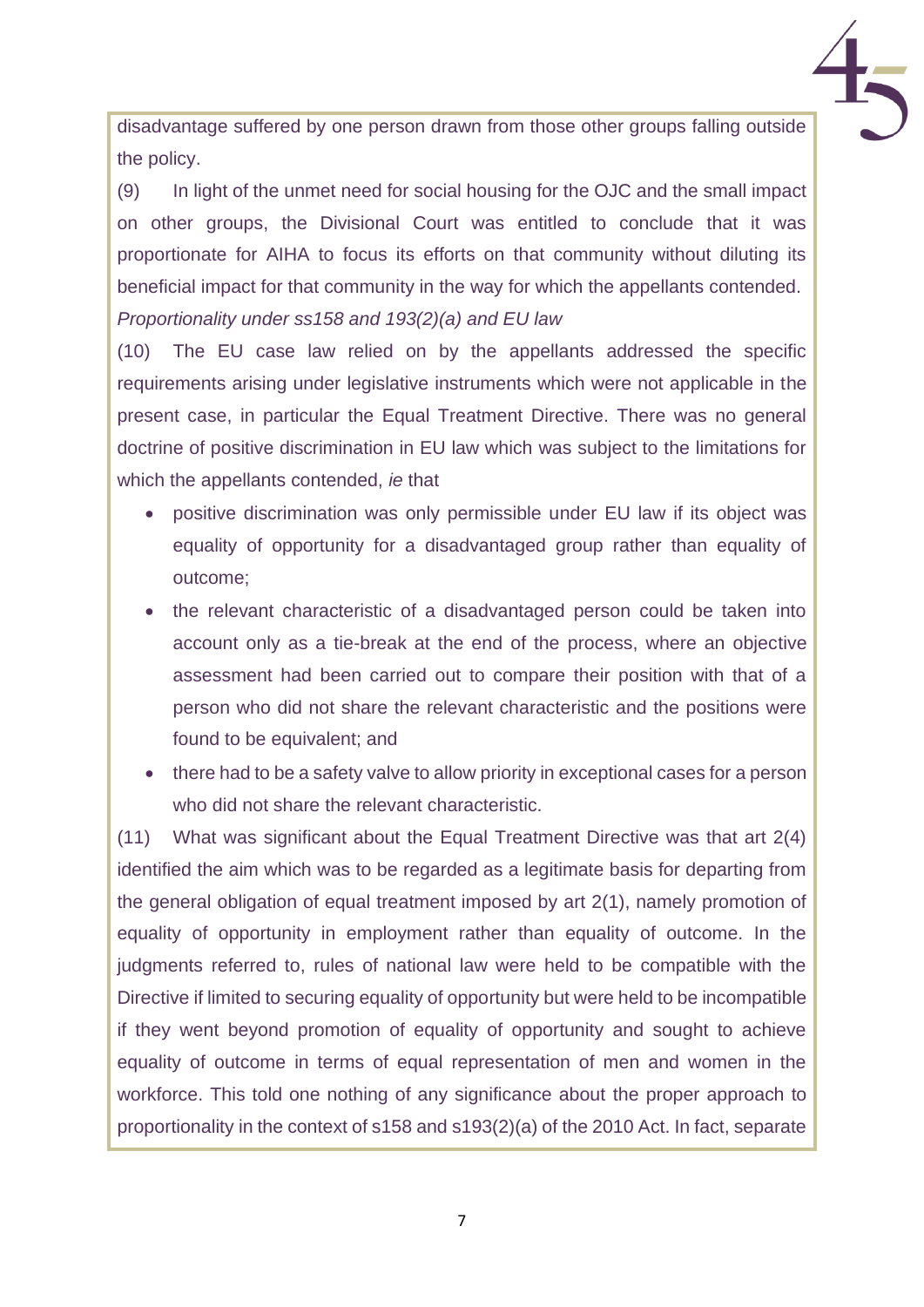provision was made in the 2010 Act, in s159, governing positive action in relation to employment.

(12) In each of s158 and s193(2)(a), the range of permissible legitimate aims was wider than the legitimate aim specified in art 2(4) of the Equal Treatment Directive and included seeking to achieve particular outcomes, *ie*: in s158, enabling persons who shared the protected characteristic to overcome or minimise disadvantages they suffered which were connected to the characteristic or to meet needs particular to persons with the protected characteristic; or, in s193(2)(a), any legitimate aim, which included aims recognised as legitimate under s158.

(13) Accordingly, the correct question, as the Divisional Court and the Court of Appeal rightly appreciated, was whether AIHA's allocation policy was a measure which was proportionate to promoting such aims in relation to ameliorating the position of members of the OJC. Those aims related to improving outcomes for that community, not merely equality of opportunity of the more limited kind discussed in the cases on the Equal Treatment Directive.

#### *Race discrimination*

(14) AIHA's allocation policy involved differentiation on grounds of religious observance, which was not prohibited by the Race Directive; it did not involve discrimination on grounds of race or ethnic origin; AIHA did not make its selection on the grounds of a person's Jewish matrilineal descent, but on the grounds of whether they engaged in Orthodox Jewish religious observance. No right of the appellant was engaged under the Race Directive.

#### *Construction of s193(2)(b) under ECHR and EU law*

(15) The proper approach to construction was that legislation should be read and given effect in a particular case according to its ordinary meaning, unless the person who was affected by it could show that this would be incompatible with their Convention rights under the HRA or some provision of EU law as applied to their case. Only then did the special interpretive obligations under s3(1) Human Rights Act 1998 or under the EU *Marleasing* principle come into play to authorise the court to search for a conforming interpretation at variance with the ordinary meaning of the legislation. This meant that the same legislative provision might be given a different interpretation in different cases, depending on whether Convention rights or EU law were applicable in the case or not. This reflected the fact that in the one case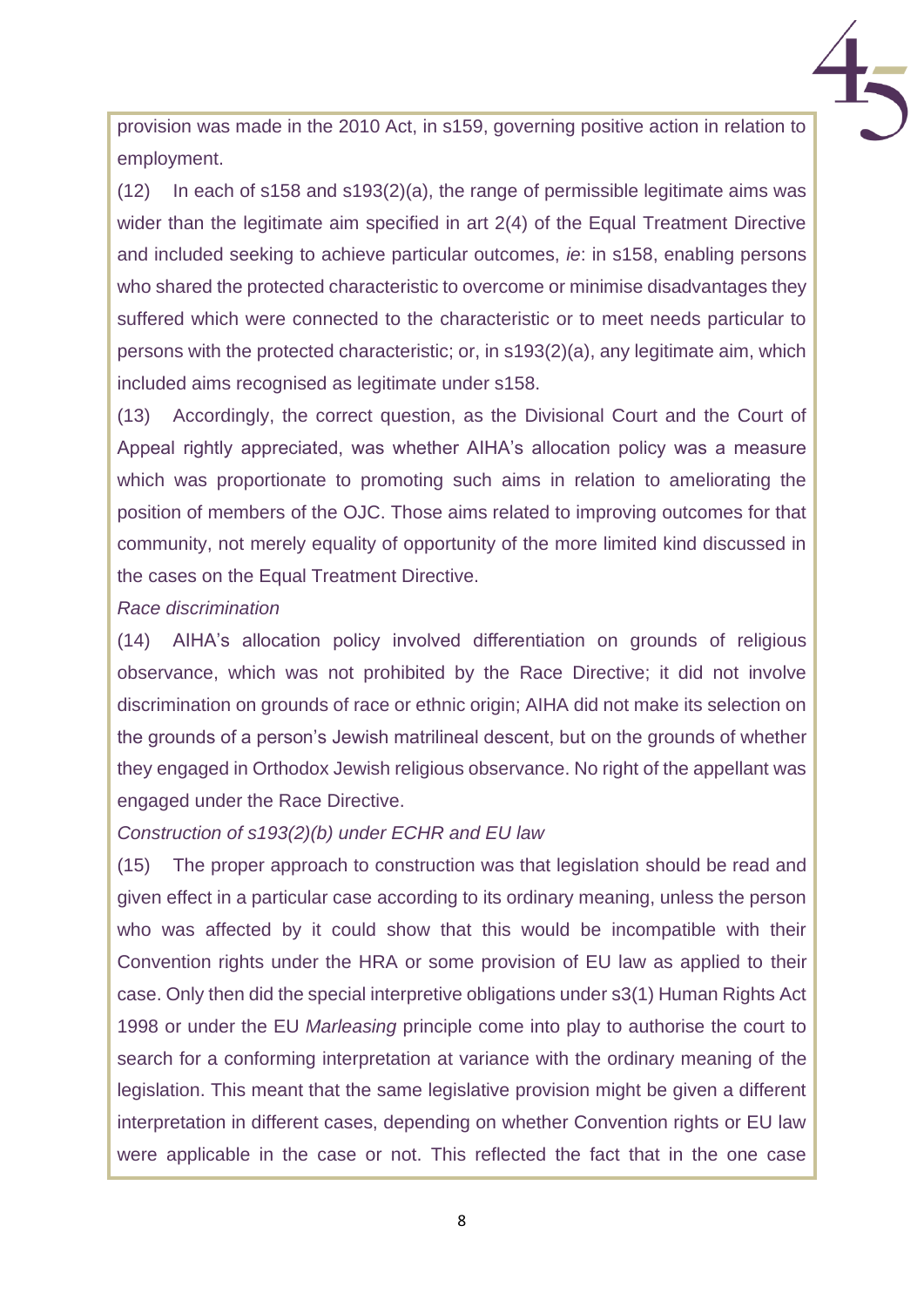circumstances were such that an additional interpretive obligation had to be taken into account, but in the other case no such obligation was in play.

(16) While it was true that other people in other circumstances might have rights under the Race Directive which were affected by a charity's actions taken in reliance on s193(2)(b), that did not assist the appellants in this case (see above).

(17) By s193(1) read with s193(2)(b), Parliament had itself established a regime which was proportionate and compatible with ECHR art 14. In the context of general anti-discrimination legislation as contained in the 2010 Act, it was abundantly obvious that issues would arise under both EU law and ECHR art 14 in relation to activities falling within section 193. Parliament, acting with the benefit of explanation from the government during the passage of the legislation, had to be taken to have made the assessment that by the combination of conditions the regime it enacted in the 2010 Act satisfied the requirement of proportionality for the purposes of EU law. Parliament had equally to be taken to have considered that the regime satisfied the requirement of proportionality for the purposes of the ECHR, in particular as it arose under art 14.

(18) S193(2)(b) was not an absurdity; it helped to ensure that the scarce resources of charities were channelled through to those who needed them, rather than being diverted to meet costs of administration, legal proceedings and threats of legal proceedings. Where charities relied on s193(2)(b), they did not have to produce a separate proportionality justification of their own if challenged. This meant that their resources would not have to be used up in this way in meeting challenges which might be brought against them; and since s193(2)(b) provided a defence with bright line characteristics, it was likely to protect them from challenges being brought which could be seen would not succeed.

(19) The relevant margin of appreciation to be applied to Parliament in the context of the exemption for charities from the general anti-discrimination rules in the 2010 Act was wide. Its judgment was to be respected unless manifestly without reasonable foundation. The underlying issue, of allocation of scarce resources to meet a range of needs, was similar to that which was relevant in the context of welfare benefits provided by the state. The degree to which charities were given freedom to pursue objectives which their donors regarded as important affected the extent to which donors would provide private resources to supplement provision by the state. If donors were not given reasonable assurance that what they gave would reach the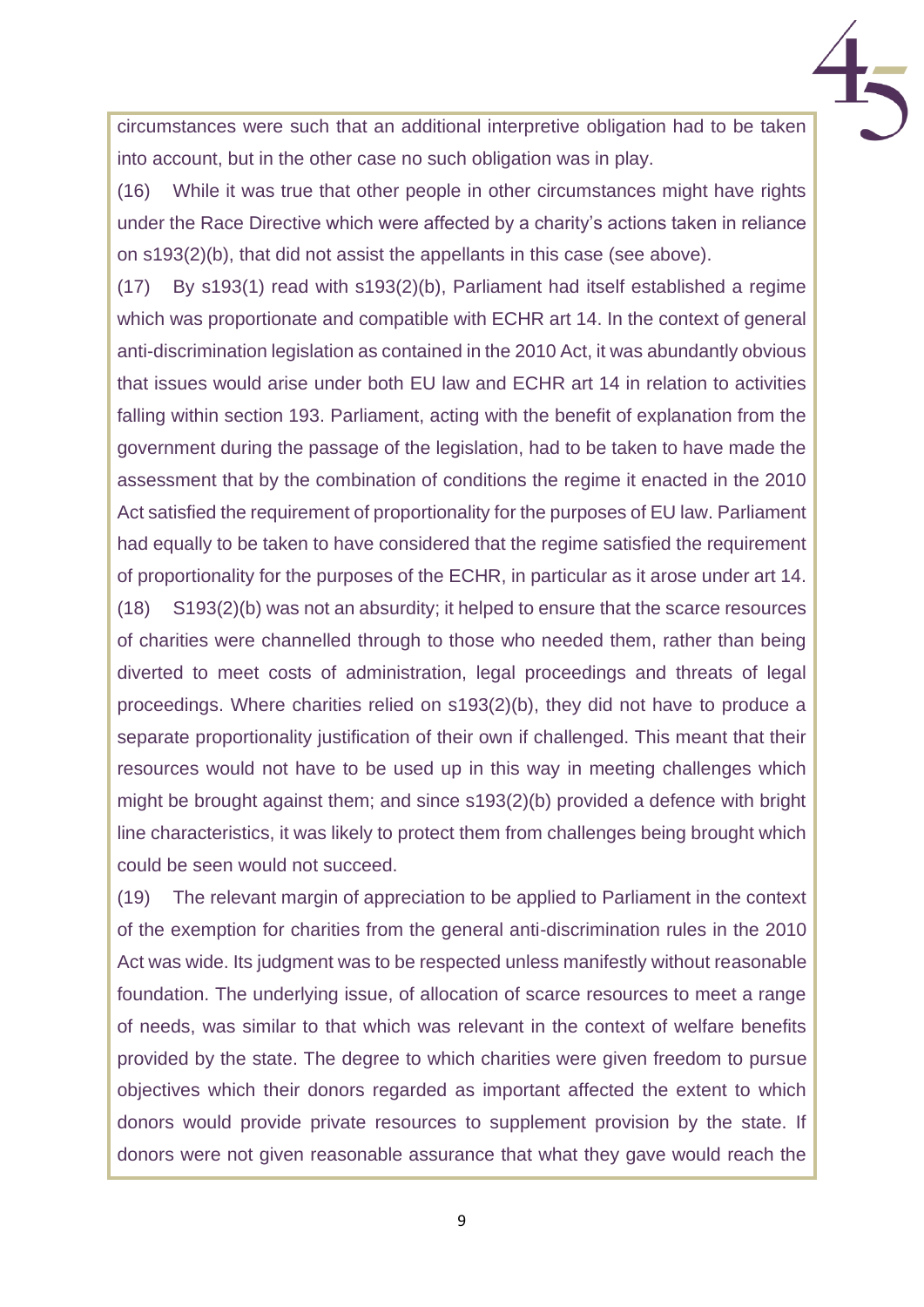persons they intended to benefit, they would not give at all. It was a legitimate policy choice by Parliament to fashion the exemption for charities under s193(2)(b) in the way it did, as a relatively bright line rule which would give that assurance to donors. (20) Accordingly, s193(2)(b) satisfied the proportionality requirement across the range of cases in which it applied and there was clearly no basis on which it would be appropriate for the court to seek to imply into s193(2)(b) an additional requirement that proportionality should be demonstrated separately by a charity in every, or any, case falling within it.

(21) In any event, it was not "possible", as that term was used in s3(1) Human Rights Act 1998, to read and give effect to s193(2)(b) by implying into it an additional proportionality requirement. To do so would make s193(2)(b) redundant, since then a charity could always in a case covered by that provision rely on s193(2)(a). That point was strongly reinforced by consideration of the legislative history, from which it was clear that Parliament intended the two limbs to be separate and distinct and that there should be no additional proportionality requirement in s193(2)(b); and by the fact that where Parliament intended a proportionality requirement to apply in any provision of the 2010 Act it clearly said so: see also the express provisions setting out a proportionality requirement in ss 13(2), 19(2), 158(2) and 159. The omission of such a requirement from s193(2)(b) was a deliberate choice by Parliament which constituted a fundamental feature of the legislation. To import such a requirement would undermine a fundamental feature of that provision and would go against the grain of what Parliament intended.

(22) The same reasoning prevented the court from interpreting s193(2)(b) as including a proportionality requirement by reason of the *Marleasing* interpretive obligation in EU law.

#### **Comment**

This was one of the first decisions by the higher courts on the provisions in ss158 and 193. It will accordingly have particular significance for many organisations looking to undertake forms of positive action, and for charities seeking to restrict the benefits they provide, in favour of only certain limited descriptions of people with any protected characteristic. It will be especially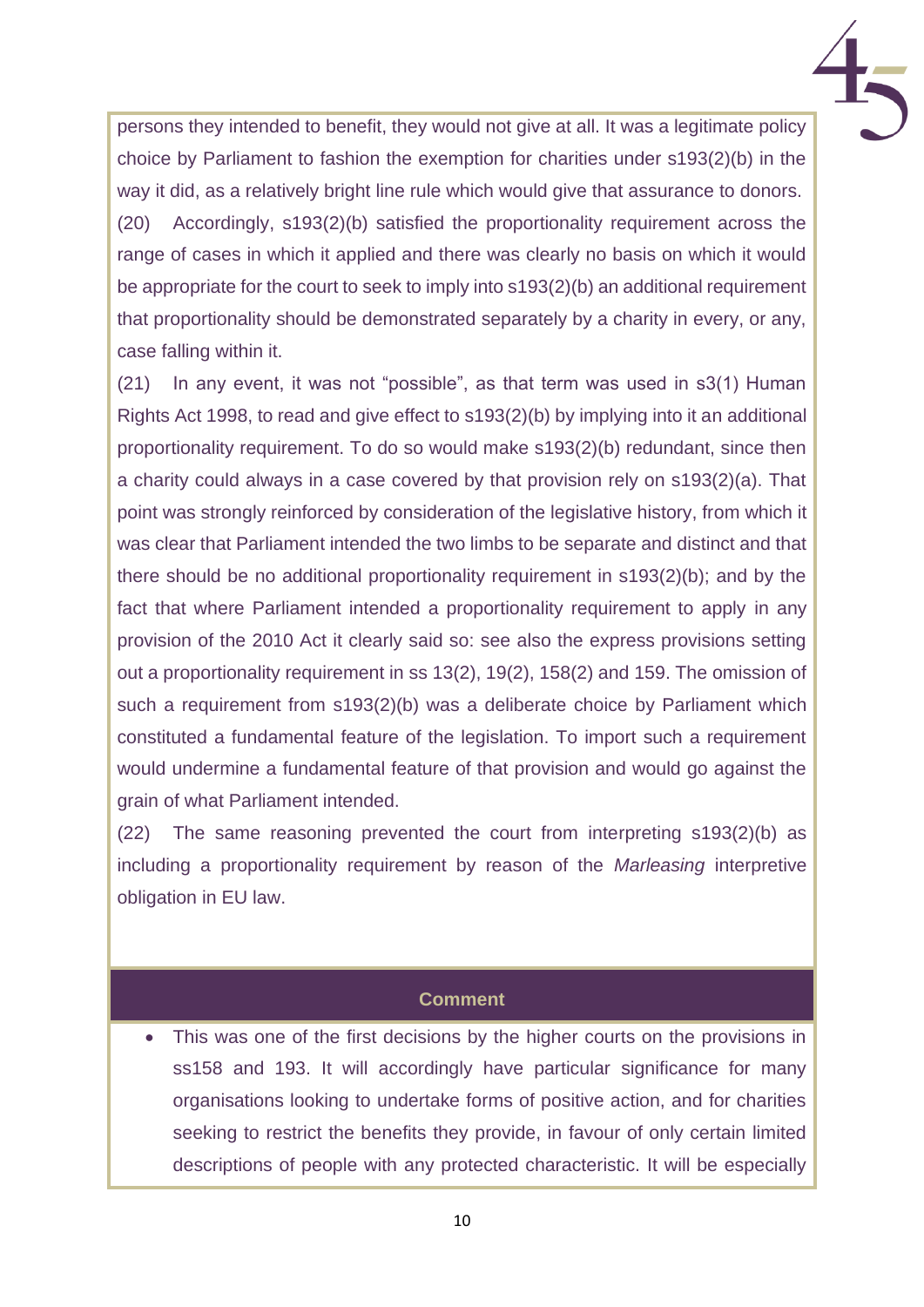relevant in circumstances where limited and scarce resources are being shared out.

- Sections 158 and 193 are of general application to all forms of discrimination claims under the Equality Act 2010. The analysis in the present case is accordingly relevant whatever the alleged ground or form of discrimination, or the functional context (whether services, premises, employment or whatever) in which it occurs.
- The case demonstrates how, even on judicial review, the preparation and presentation of the factual evidence adduced in the court at first instance (here, the Divisional Court) carries particular significance. Here there was very extensive evidence about the needs and disadvantages of the OJC which featured heavily in the reasoning of the Divisional Court and the appellate courts.
- The restriction of circumstances in which an appellant court may interfere with an assessment of proportionality at first instance underlines how important it is to persuade the latter court on that issue, including through the evidence. Applications for permission to appeal, and appeals, from a decision at first instance will need to identify a sufficiently important error of approach which undermines the cogency of the conclusion on proportionality.
- The approach and conclusion of the Supreme Court are likely to serve to make it more difficult to succeed in challenging allocation policies for social housing on grounds of unlawful discrimination, particularly where need and demand exceed supply. The provider will be able to rely significantly in such circumstances on unmet demand among the people it is seeking to target and the dilution of its objectives if any different people are prioritised.
- The Supreme Court has signalled a group-based approach, rather than an individual-based approach, when addressing proportionality under s158 and s193. This chimes with, and was drawn from, the general approach to the rationality of housing allocation schemes adopted by the House of Lords in *R (Ahmad) v Newham LBC* [2009] UKHL 14; [2009] PTSR 632, which emphasised the danger of testing the lawfulness of the balance struck by the decision-maker in framing policies by reference to the circumstances of an individual claimant.